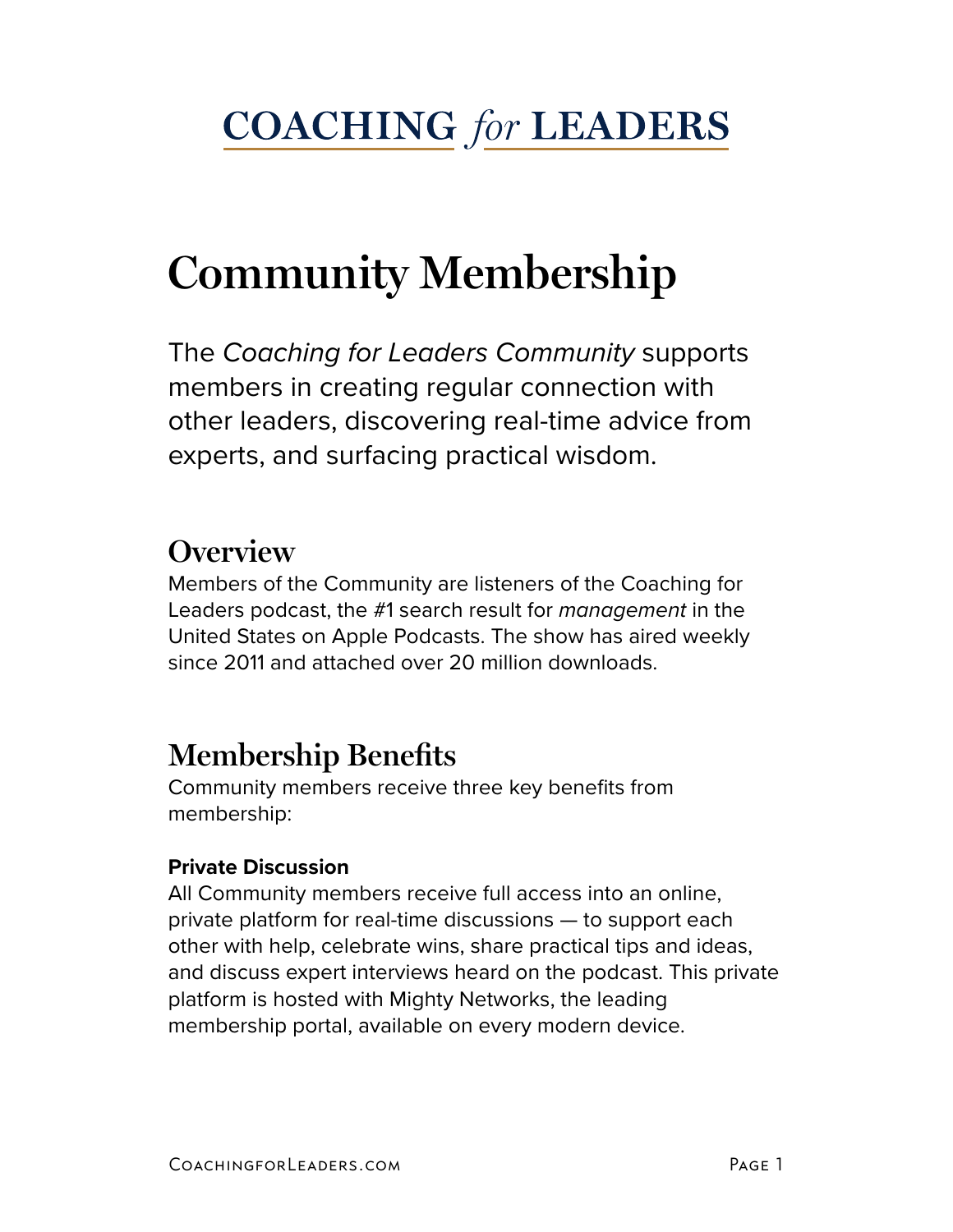#### **Idea Circles**

Our Community members have extensive experience in leadership across industries. Dave Stachowiak regularly studies the input received from listeners and client conversations for what will be most useful for members to benefit from today.

Then, twice monthly, members meet in small groups (3-4 leaders) to discuss obstacles, share experiences, and determine a few practical steps to move forward. Examples of recent topics include:

- How to Improve Hybrid Meetings
- What to Do When High Performers Behave Badly
- How to Attract Talent
- How to Keep Meetings Productive and Timely
- How to Onboard People Better

After meeting with the small group, members share what's been discovered on the topic with the larger group -- and discuss best ways to implement the ideas in their work. As a result, members learn in real-time how other leaders are navigating complex situations -- and build relationships with others leaders across industry who also care deeply about great leadership.

#### **Expert Chats**

You may have attended online classes before. Often, they feature videos from an expert that get to watch and learn from. They're great — but they're generally only one way communication.

Once a month, we turn the tables and have our members ask questions to expert guests live online — people who've appeared as guests on the Coaching for Leaders podcast.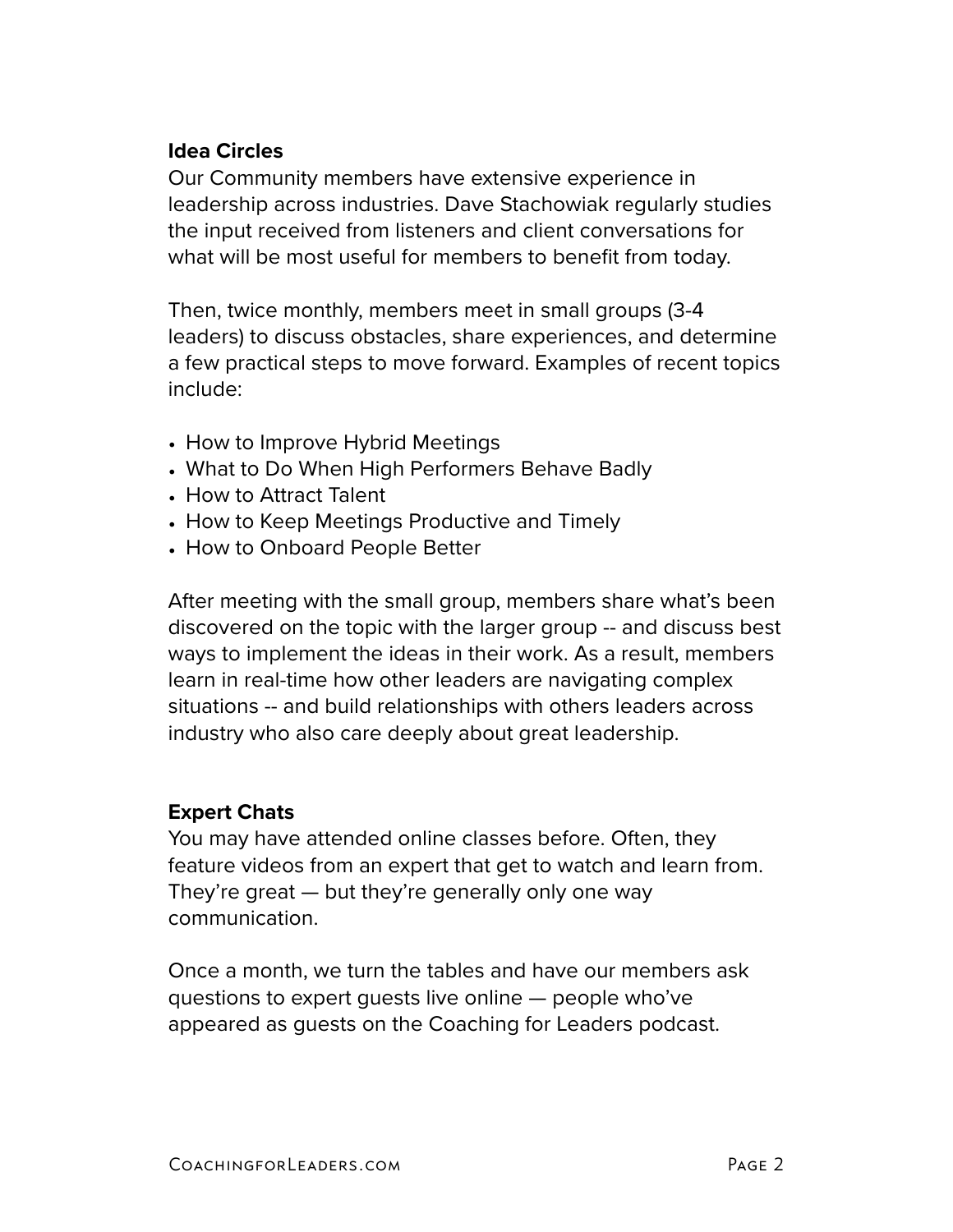Prior to the event, members may volunteer to serve as panelists and they'll join live on videoconference to ask questions on behalf of everyone. All members are invited to join in view-only mode and submit questions to the panel. The panel curates questions and poses the best questions to the guest expert.

### **Guidelines**

Community members matriculate from the Coaching for Leaders listening community, a top management show on Apple Podcasts. Applicants to the Community agree to the following:

#### **Kindness**

Our community is a safe place for all of us to ask for help, share ideas, and get better. Perspective, experiences, and different opinions are welcome and part of the value we receive from this space. When members offer an idea or suggestion, they are asked to do it with kindness and grace.

#### **Confidentiality**

In order for members to best help each other, it's sometimes prudent to share information about careers, colleagues, or organizations. As a result, all members are expected to keep conversations in our community confidential.

#### **No Self-Promotion**

Our members seek the experiences, wisdom, and objective perspective from other leaders. Many of us regularly recommend books, organizations, and services to each other that will help support our goals.

While resource sharing is welcome and encouraged, selfpromotion is not. Members are asked to refrain from promoting any organizations, products, or services they have a personal or financial interest in.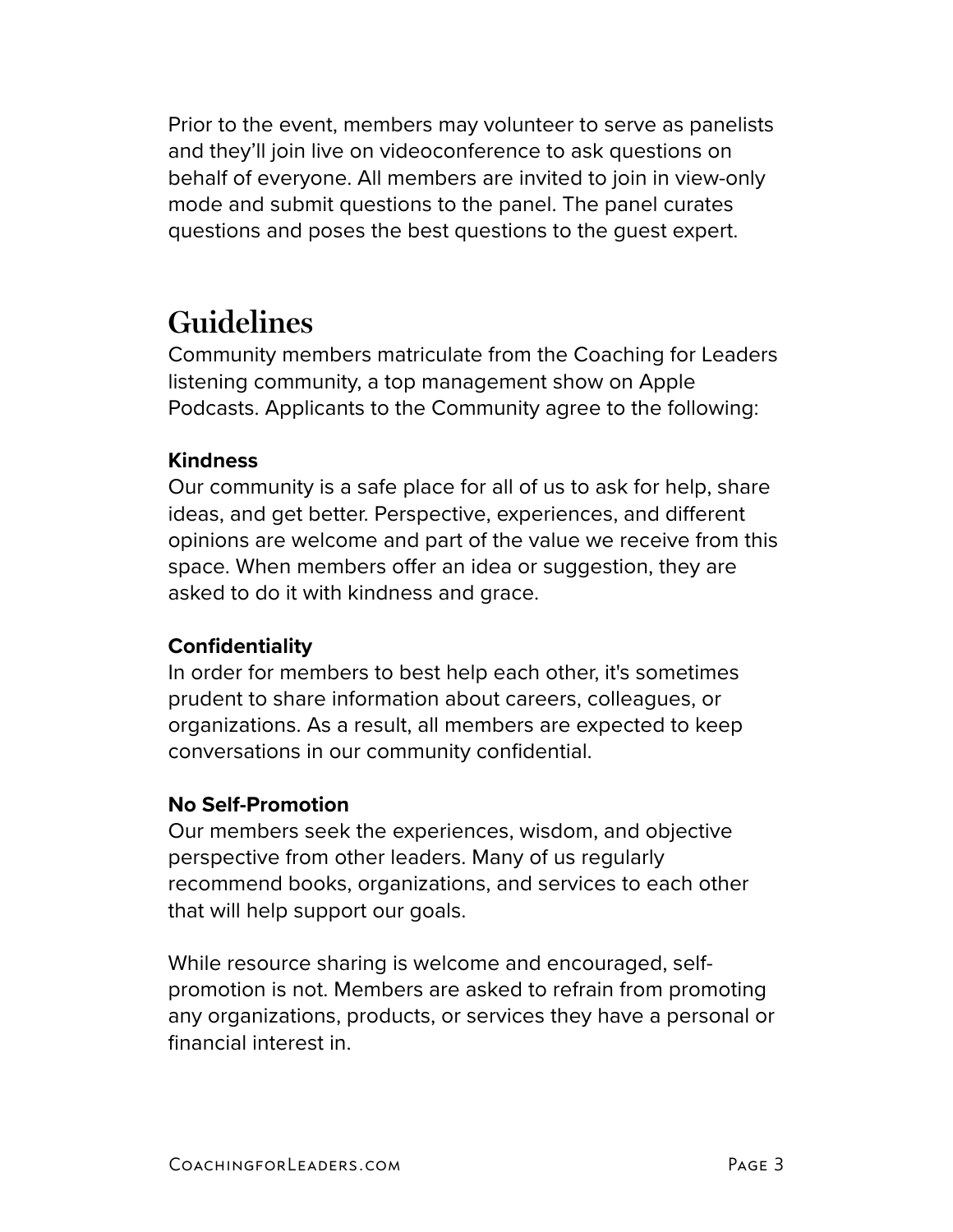## **Selection**

Applications to the Community are reviewed personally by Dave Stachowiak and selected based on their goals for membership, desire to contribute to the professional relationships of other members, and alignment with community guidelines.

### **Contact Hours**

Twice Monthly, Idea Circle live sessions: 24 hours Monthly Expert Chat live sessions: 12 hours Member portal discussion (asynchronous) : varies by member Total synchronous contact hours: **36 hours**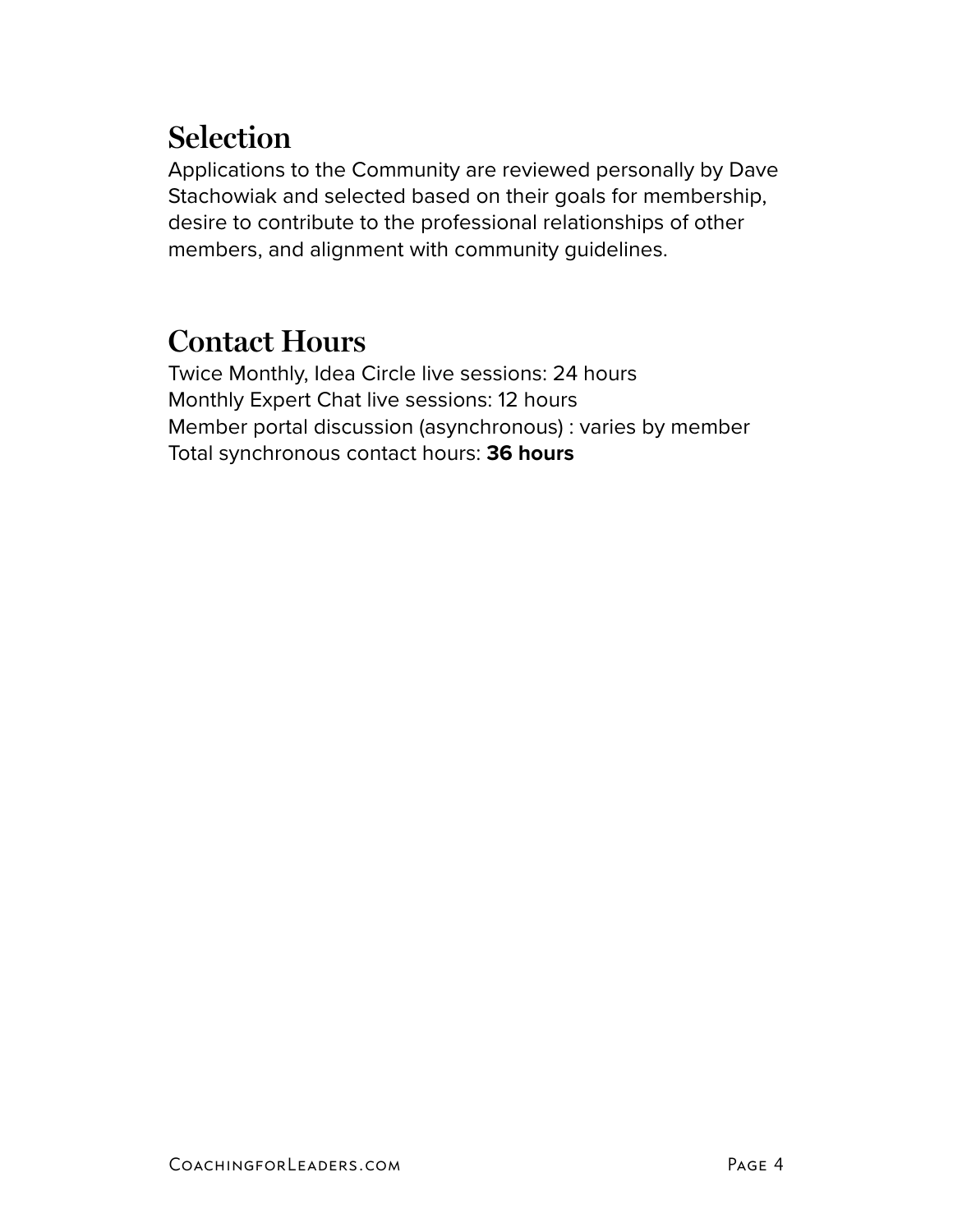### **Annual Dues** \$500 USD

Please note that while dues are billed via credit card, membership does not automatically renew each year.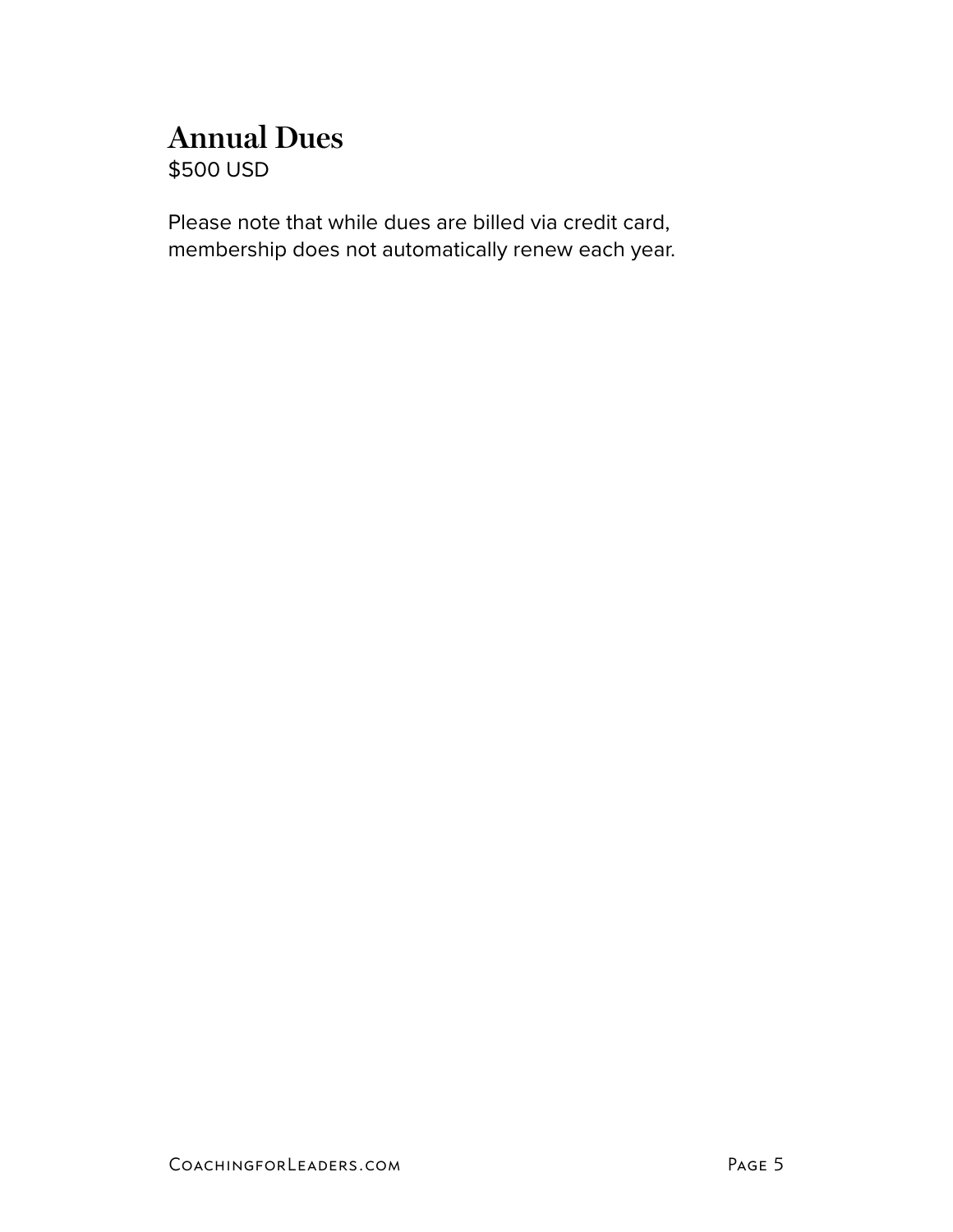### **Faculty**

The Coaching for Leaders Academy is facilitated by **Dr. Dave Stachowiak**, host of Coaching for Leaders, a top-rated management podcast downloaded **20 million times.** Dave has interviewed hundreds of experts, including:



David Allen Dan Ariely Peter Block Michael Bungay Stanier Susan Cain Dorie Clark James Clear Susan David Marshall Goldsmith Daniel Goleman Seth Godin Adam Grant

Lynda Gratton Michael Hyatt John Kotter Patrick Lencioni James Mattis John Maxwell Guy Raz Susan Rice Gretchen Rubin Edgar Schein Simon Sinek Liz Wiseman

The Coaching for Leaders podcast has aired weekly since 2011 and is the **#1 search result for** *management* **in the United States on Apple Podcasts.** Dave was featured in Forbes as a [25](http://www.forbes.com/sites/johncorcoran/2015/01/08/25-professional-networking-experts-to-watch-in-2015/)  [Professional Networking Expert to Watch.](http://www.forbes.com/sites/johncorcoran/2015/01/08/25-professional-networking-experts-to-watch-in-2015/)

Dave holds a doctoral degree in organizational leadership from Pepperdine University and is graduate of Coach U. He was previously Senior Vice President at Dale Carnegie of Southern Los Angeles and has received multiple international awards from the Dale Carnegie organization.

Dave has instructed at the University of Southern California, University of California at Irvine, Vanguard University, and Chapman University.